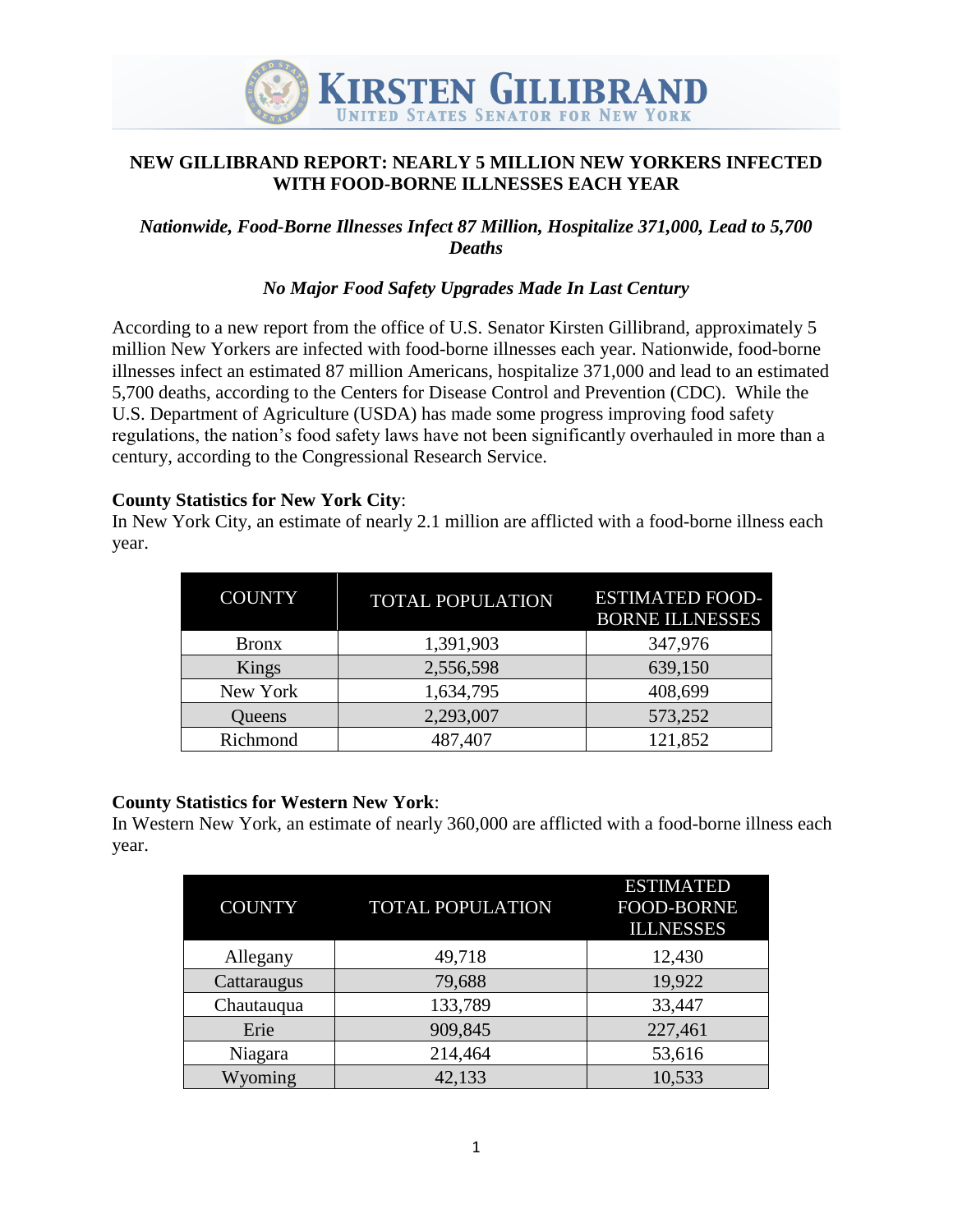### **County Statistics for Rochester-Finger Lakes Region**:

In the Rochester-Finger Lakes Region, an estimate of over 310,000 are afflicted with a foodborne illness each year.

| COUNTY     | <b>TOTAL POPULATION</b> | <b>ESTIMATED</b><br><b>FOOD-BORNE</b><br><b>ILLNESSES</b> |
|------------|-------------------------|-----------------------------------------------------------|
| Genesee    | 58,445                  | 14,611                                                    |
| Livingston | 63,381                  | 15,845                                                    |
| Monroe     | 732,762                 | 183,191                                                   |
| Ontario    | 104,475                 | 26,119                                                    |
| Orleans    | 42,584                  | 10,646                                                    |
| Seneca     | 34,279                  | 8,570                                                     |
| Tompkins   | 101,136                 | 25,284                                                    |
| Wayne      | 91,564                  | 22,891                                                    |
| Yates      | 24,497                  | 6,124                                                     |

### **County Statistics for Central New York**:

In Central New York, an estimate of over 250,000 are afflicted with a food-borne illness each year.

| <b>COUNTY</b> | <b>TOTAL POPULATION</b> | <b>ESTIMATED</b><br><b>FOOD-BORNE</b><br><b>ILLNESSES</b> |
|---------------|-------------------------|-----------------------------------------------------------|
| Cortland      | 48,407                  | 12,102                                                    |
| Herkimer      | 62,694                  | 15,674                                                    |
| Madison       | 69,766                  | 17,442                                                    |
| Oneida        | 231,590                 | 57,898                                                    |
| Onondaga      | 452,633                 | 113,158                                                   |
| Otsego        | 62,561                  | 15,640                                                    |

#### **County Statistics for the Southern Tier**:

In the Southern Tier, an estimate of nearly 170,000 are afflicted with a food-borne illness each year.

| <b>COUNTY</b> | <b>TOTAL POPULATION</b> | <b>ESTIMATED</b><br>FOOD-BORNE<br><b>ILLNESSES</b> |
|---------------|-------------------------|----------------------------------------------------|
| <b>Broome</b> | 195,018                 | 48,755                                             |
| Chemung       | 87,813                  | 21,953                                             |
| Chenango      | 51,141                  | 12,785                                             |
| Delaware      | 46,555                  | 11,639                                             |
| Oswego        | 121,395                 | 30,349                                             |
| Schuyler      | 19,224                  | 4,806                                              |
| Steuben       | 96,573                  | 24,143                                             |
| Tioga         | 50,588                  | 12,647                                             |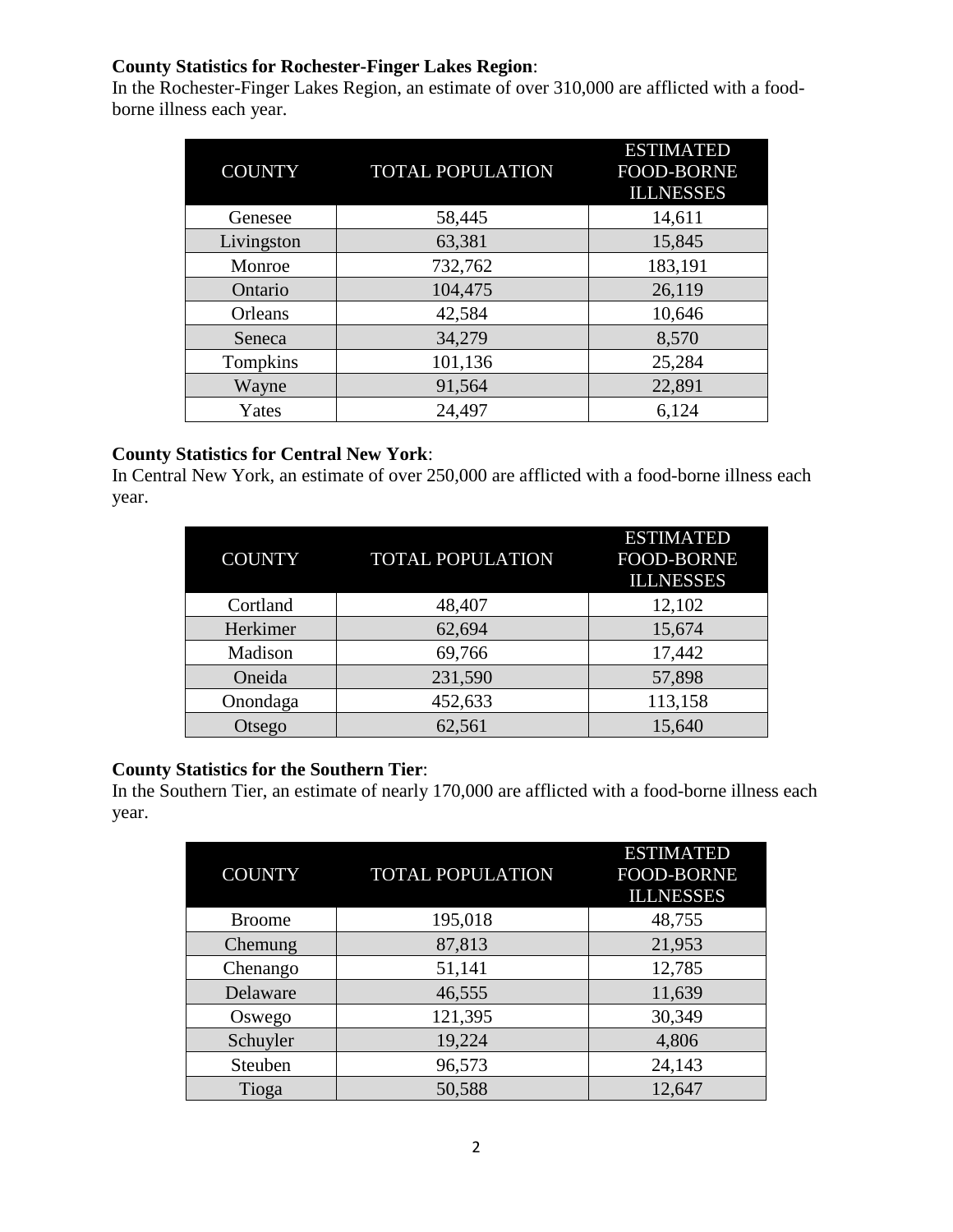# **County Statistics for the Capital Region**:

In the Capital Region, an estimate of over 280,000 are afflicted with a food-borne illness each year.

| COUNTY      | <b>TOTAL POPULATION</b> | <b>ESTIMATED</b><br><b>FOOD-BORNE</b><br><b>ILLNESSES</b> |
|-------------|-------------------------|-----------------------------------------------------------|
| Albany      | 298,130                 | 74,533                                                    |
| Columbia    | 62,632                  | 15,658                                                    |
| Fulton      | 55,022                  | 13,756                                                    |
| Greene      | 49,203                  | 12,301                                                    |
| Montgomery  | 48,738                  | 12,185                                                    |
| Rensselaer  | 155,261                 | 38,815                                                    |
| Saratoga    | 217,191                 | 54,298                                                    |
| Schenectady | 151,427                 | 37,857                                                    |
| Schoharie   | 31,990                  | 7,998                                                     |
| Washington  | 62,439                  | 15,610                                                    |

# **County Statistics for the North Country**:

In the North Country, an estimate of nearly 125,000 are afflicted with a food-borne illness each year.

| <b>COUNTY</b> | <b>TOTAL POPULATION</b> | <b>ESTIMATED</b><br><b>FOOD-BORNE</b><br><b>ILLNESSES</b> |
|---------------|-------------------------|-----------------------------------------------------------|
| Clinton       | 81,947                  | 20,487                                                    |
| <b>Essex</b>  | 38,243                  | 9,561                                                     |
| Franklin      | 50,431                  | 12,608                                                    |
| Hamilton      | 5,379                   | 1,345                                                     |
| Jefferson     | 118,046                 | 29,512                                                    |
| Lewis         | 26,374                  | 6,594                                                     |
| St. Lawrence  | 109,701                 | 27,425                                                    |
| Warren        | 65,971                  | 16,493                                                    |